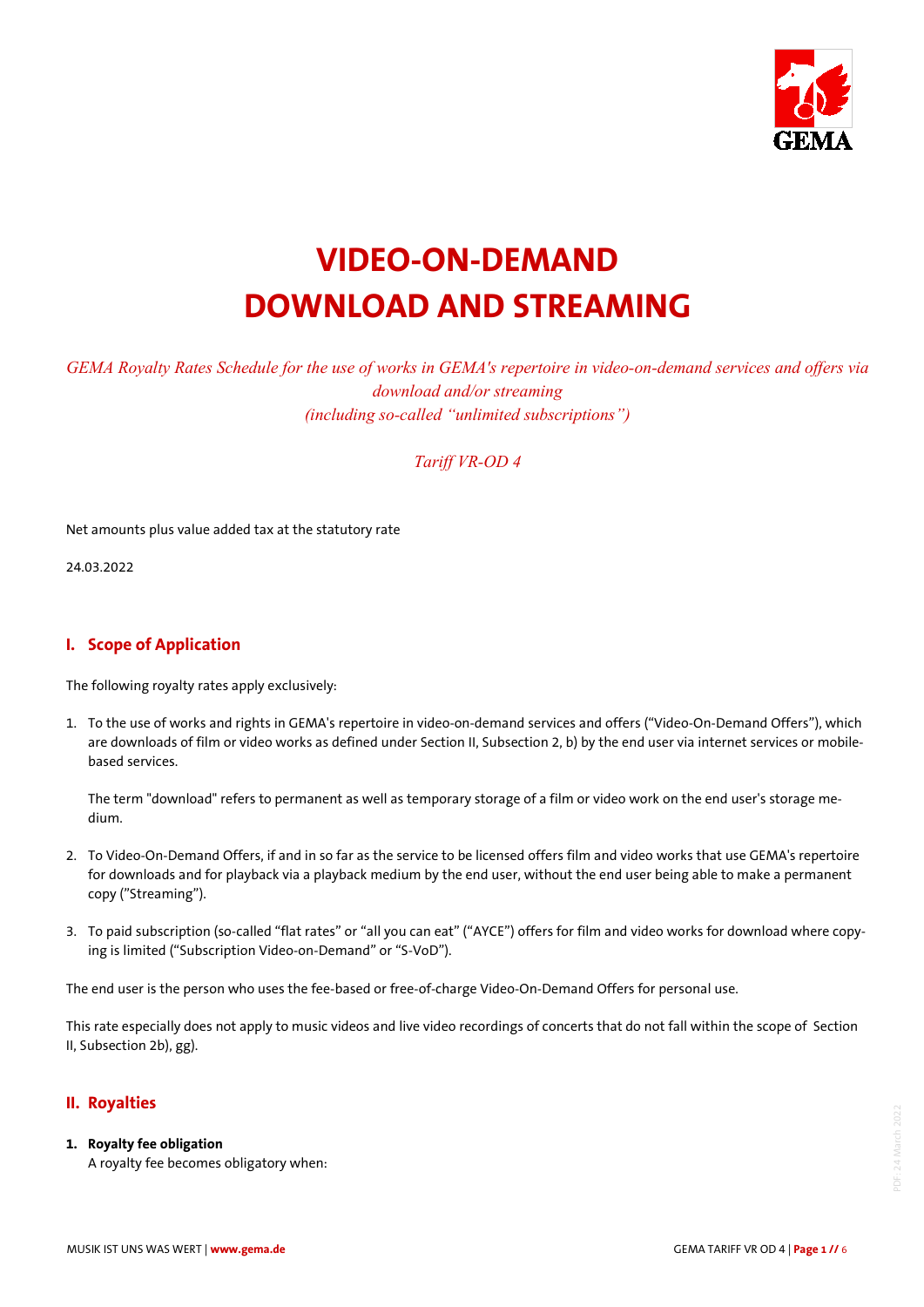- b) Music works in GEMA's repertoire are reproduced in databases, documentation servers, or similar storage media (e.g., servers).
- b) Music works in GEMA's repertoire are made available to the public.
- c) Music works in GEMA's repertoire are transmitted.
- d) A music work in GEMA's repertoire in a film or video work is retrieved by an end user.
- e) A subscription is purchased and the subscription offers retrievals of film and video works that contain music works in GEMA's repertoire; a royalty fee becomes obligatory even if the end user has not performed a corresponding retrieval of the film and video works.

To the extent acts of use covered by this tariff are freely permitted in accordance with the statutory limiting provision (e.g. Section 53 German Copyright Act (UrhG)), it is clarified that these acts of use are not considered to be remunerated according to this tariff, providing the requirements of the statutory limiting provision are met.

#### **2. Standard royalty fee and minimum royalty fee for Video-On-Demand Offers**

a) The following royalty fee percentages for the use of works in GEMA's repertoire are in reference to the assessment criteria and exclude the statutory sales tax. The percentage rates and royalty rates take into account a flat rate and a previously prorated music percentage.

|                         |                                                                                           | <b>Download to own</b>                |                                   | <b>Streaming</b>                                      |                                   |
|-------------------------|-------------------------------------------------------------------------------------------|---------------------------------------|-----------------------------------|-------------------------------------------------------|-----------------------------------|
| Nr.                     | Category                                                                                  | <b>Standard royalty fee</b><br>(in %) | Minimum royalty<br>fee (in euros) | <b>Standard royalty</b><br>fee <sup>s</sup><br>(in %) | Minimum royalty<br>fee (in euros) |
| $\mathbf{1}$            | <b>Feature film</b>                                                                       | 3.15%                                 | $0.1650 \in$                      | 2.60%                                                 | 0.0550€                           |
| $\overline{2}$          | Series (long) (per episode)                                                               | 3.00%                                 | 0.0490€                           | 2.50%                                                 | $0.0235 \in$                      |
| $\overline{\mathbf{3}}$ | <b>Short film</b>                                                                         | 3.12%                                 | 0.0210€                           | 2.60%                                                 | 0.0080€                           |
| 4                       | Series / show / reality<br>show (short) (per episode)                                     | 1.33%                                 | 0.0180€                           | 1.10%                                                 | $0.0060 \notin$                   |
| 5                       | Show / reality show (long)<br>(per episode)                                               | 1.75%                                 | $0.0750 \notin$                   | 1.50%                                                 | $0.0250 \in$                      |
| 6                       | Concert film /<br>music formats<br>(if it is a series: per epi-<br>sode)                  | 5.40%                                 | $0.3135 \in$                      | 4.50%                                                 | 0.1045€                           |
| $\overline{7}$          | Documentary film /<br>documentation<br>(if it is a series: per epi-<br>sode)              | 2.10%                                 | $0.0225 \in$                      | 1.75 %                                                | 0.0087€                           |
| 8                       | Advice program, news cov-<br>erage, news reports<br>(if it is a series: per epi-<br>sode) | 1.20%                                 | 0.0100 €                          | 1.00%                                                 | $0.0022 \notin$                   |
| 9                       | <b>Clips</b><br>(if it is a series: per epi-<br>sode)                                     | 1.50%                                 | $0.0050 \in$                      | 1.25 %                                                | $0.0011 \in$                      |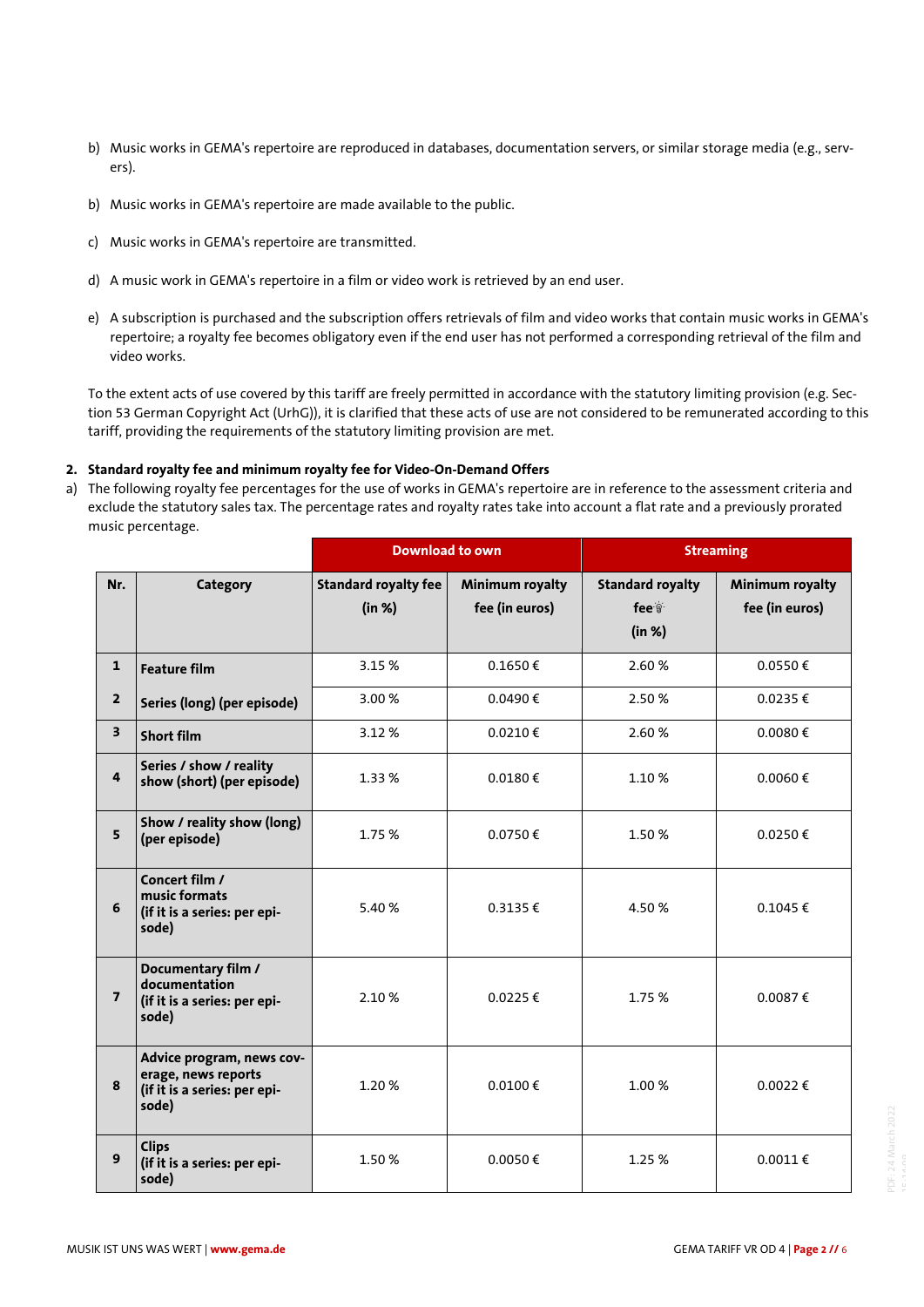The streaming royalty rate includes the option of making a temporary copy on the end user's storage medium, whereas the copy must be limited to a period of thirty (30) days and to a playback time of forty-eight (48) hours once playback has started.

### b) **Terminology**

The categories of film and video works named under Section II, Subsection 2, a) are regardless of the country where the film and video works were produced and their original language version, and are defined in terms of this rate as follows:

### aa) **Feature film:**

Feature film: a feature film or television film with a fictitious plot, or which simulates reality and serves to entertain.

A feature film has a minimum running time of sixty (60) minutes. Animated films and children's films are included in the definition of "feature film." Typical examples are first-run feature films (cinema films), D2V ("direct-to-video"), MOTW ("movie of the week" / television films), and so-called mini-series, whereas for compensation purposes an individual film in a mini-series counts as one feature film (a mini-series consists of several television films, outlines a self-contained plot, and as a rule does not consist of more than twelve (12) individual films). The category "short film" applies when the running time is less than sixty (60) minutes.

# bb) **Series (long):**

A television program that consists of several individual program segments and is, in reference to this rate, exclusively a fictional program. The individual program segments are called episodes. The episodes form seasons, based on the annual or semi-annual premiere broadcasts of the new episodes. Accordingly, they are always a series format with a script and a director (so-called "scripted entertainment"). The "series (long)" has a minimum running time of forty (40) minutes and less than sixty (60) minutes. If the running time is less than forty (40) minutes, then the category "series (short)" applies, and if the running time is more than sixty (60) minutes the category "feature film" applies. The royalty fee is for an individual episode. Typical examples for the category "series (long)" are comedy series, dramas, and animated programs.

#### cc) **Short film:**

A short film is a feature film with a minimum running time of ten (10) minutes and a running time less than sixty (60) minutes.

# dd) **Series (short) / show (short) / reality show (short):**

- (1) The definition of a "series (short)" is the same as the definition of a "series (long)"; however, the running time in the category "series (short)" is at least ten (10) minutes but less than forty (40) minutes. The royalty fee is for an individual episode. Typical examples are sitcoms, soap operas, telenovelas, and animated programs.
- (2) A "show (short)" is a television program that consists of several individual segments, seasons, and episodes, or consists of only one individual segment that does not have a continuation. As a rule, a presenter in front of an audience hosts the broadcast. The running time of a "show (short)" is at least ten (10) minutes and less than forty (40) minutes. The difference to a "series (short)" is that a "show (short)" is always a program without a script or stage directions (so-called "unscripted entertainment"). If the running time is longer, then the category "show (long)" applies. With a series, the royalty fee applies to each individual episode. Typical examples are game and talk shows.
- (3) The definition of "show (short)" applies to the category "reality show (short)," whereupon the format attempts to portray reality with the participants. In addition, "scripted reality" formats are defined as "reality TV" (i.e., reality TV where a reality show is only simulated – the scenes are performed by amateur actors and actresses and they have a director, a so-called "docusoap"). The category "reality show (short)" has a minimum running time of ten (10) minutes and a running time less than forty (40) minutes. With a series, the royalty fee applies to each individual episode.

## ee) **Show (long) / reality show (long):**

- (1) For the category "show (long)," the definition of the category "show (short)" applies; however, the running time of "show (long)" is at least forty (40) minutes.
- (2) The definition of the category "reality show (long)" is the same as the category "reality show (short)"; however, the minimum running time of the category "reality show (long)" is forty (40) minutes.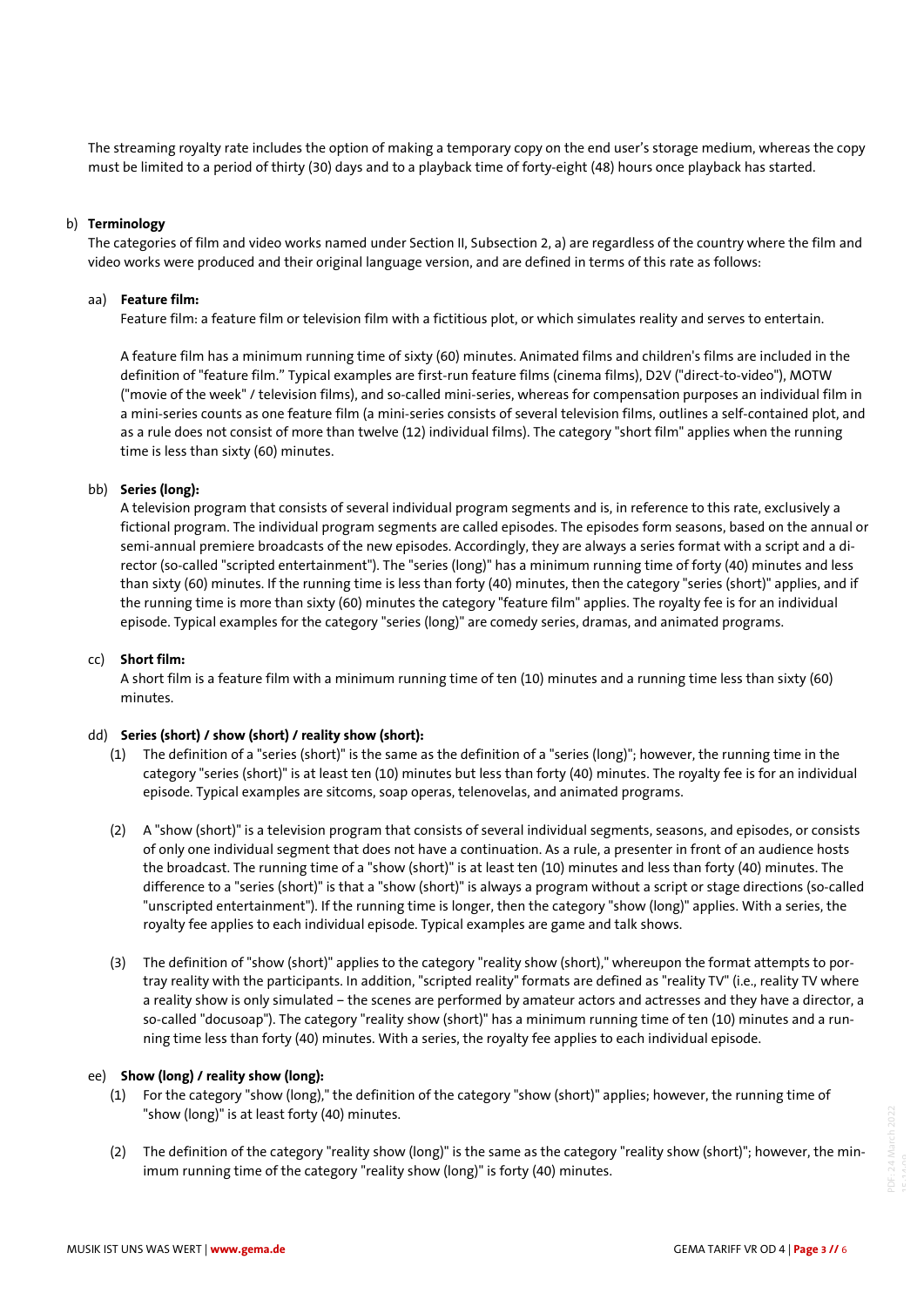### ff) **Documentary film / documentation:**

A non-fictional film or a non-fictional episode in a series. The attempt is made to capture an actual event, whereas the circumstances as a rule are based on journalistic and/or scientific research. Fundamentally, no actors or actresses are involved and the sequences shown are commented on verbally. Interviews can be another part of the documentation. The minimum running time is 10 minutes. Typical examples are documentations from the areas of politics, history, lifestyle, nature, and the environment (films about animals or nature). With a series, the royalty fee applies to each individual episode.

# gg) **Concert film / music formats:**

A documentation, feature film, or show where the focus is on the music. The minimum running time is 10 minutes. With a series, the royalty fee applies to each individual episode. A concert film is to be differentiated from an unadulterated live recording of a concert, and features an editorial news report that goes beyond an unadulterated playback. Depending upon the platform offer, a live video recording of concerts is subject to the music-on-demand rates VR-OD 7 to 9.

#### hh) **Advice program, news coverage, news reports**

The umbrella term "advice program, news coverage and news report" covers non-fictional and educational formats where the focus is on a solution to a certain problem and news reports and presentations that are reported directly. The formats can also be offered as a series. The minimum running time is ten (10) minutes. Typical themes for an advice program are consumer rights, finances, travel, automobiles, fashion, education, health, and family issues. Sports are a typical subject for news coverage / news reports. With a series, the royalty fee applies to each individual episode.

### ii) **Clips:**

The umbrella term "clip" refers to fictional and non-fictional films, episodes in a series, and audio-visual sequences, which are shorter than ten (10) minutes. The category includes formats with and without a script or a director (scripted and unscripted entertainment). With a running time of ten (10) minutes or more, the respective appropriate next higher category applies. A clip is different from a music video; depending upon the platform offer the music-on-demand rates VR-OD 7 to 9 apply. Typical examples of clips are mobile television series, informational films, gossip reports and lifestyle reports.

If it is not possible in an individual case to clearly classify a format, then the royalty rate for the category that has the most similarities with that format applies.

# **3. Assessment basis**

The assessment is based on all of the causally determined net earnings from the film and video use (gross earnings minus the value added tax), and is therefore in particular based on the following:

- The net end user price for the respective download and the subscription, i.e. the respective fee paid by the end user minus the sales tax. It is hereby clarified that the net end user price for a subscription is without any deductions and is independent of the number of retrievals performed.
- Separately financed or calculated non-monetary perquisites and services in return, such as, for example, transmission fees, and fees from advertising (including advertising revenue from advertisements and/or banner advertisements, which are embedded in the stream of the film or video work ("instream advertising revenue")), sponsoring, barter transactions, compensation transactions, and gifts. This also applies to foreign income, as far as these involve the business operation of the licensing service in Germany.

#### **4. Pro Rata calculation / reporting**

- a) If the licensing service does not exclusively provide offers that are found under the applications in the present range of rates, then this will be appropriately taken into account in accordance with Section II Subsection 3. It is still possible that in this manner income deducted as part of the required licensing (if such a licensing is in fact required) of the remaining offers provided by the licensing service covered by this rate can be included in the calculation.
- b) If film and video works contain music works for which GEMA does not administer the rights of use or administer a share of the rights of use and these music works are used as part of the licensing service, this will be taken into account proportionately in the calculation of the royalty fee in accordance with the present terms.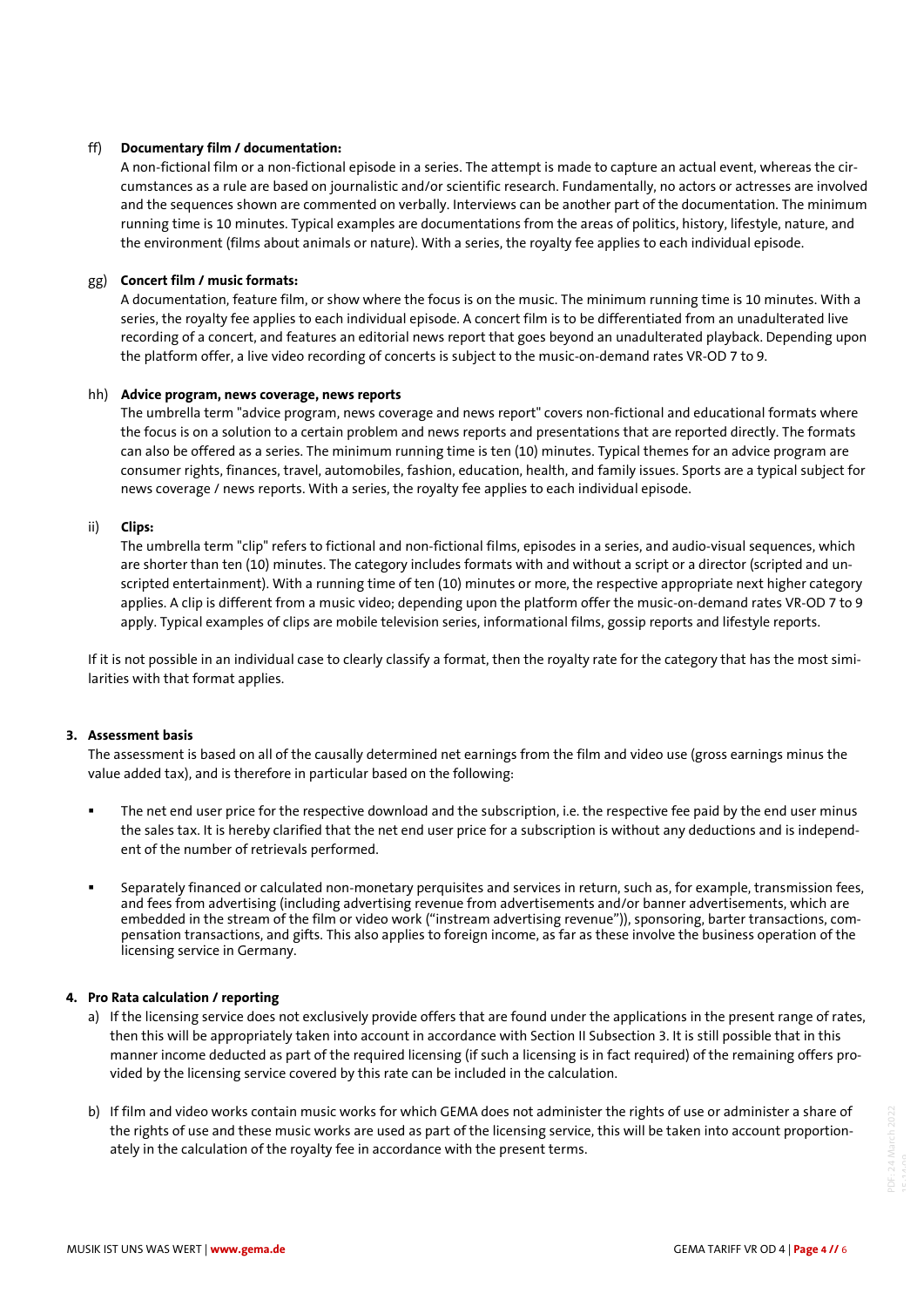- c) With regard to the extent of reporting, it is hereby clarified that the licensee shall not solely report the film and video work but shall report the music works that are in the film and video work, including all of the appropriate information on the authors.
- **5. Special regulation for standard royalty fee and minimum royalty fee for S-VoD offers as defined in Section I Subsection 3. (trial royalty rates during the test period until 31 December 2021)**

For paid subscription (so-called "flat rates" or "all you can eat" ("AYCE"), and so-called "unlimited subscriptions") offers for film and video works on demand where copying is limited ("Subscription Video-on-Demand" or "S-VoD") the following royalty rates are applicable as trial royalty rates for a test period lasting until 31 December 2021:

a) Standard royalty rate for unlimited subscriptions

The standard royalty rate amounts to 3.125 per cent of the assessment basis.

b) Minimum royalty rate for unlimited subscriptions

The minimum royalty rate amounts to 0.25 euro per month and subscriber/ end user ("per-subscriber-minimum" or "PSM").

c) The royalty rates specified under lit. a) and b) are applicable to the following offers:

Offers where the licensing service during a specific, recurring period and against a subscription fee paid by the end user, transmits film or video works, which contain musical works from GEMA´s repertoire, in electronic or similar form and enables the end user to, (i) play these back by use of an active internet connection and (ii) if applicable, make a limited copy within the allowed use only, which enables playback of the film or video works without an active internet connection "Tethered Download"). The limitation requires that download and playback options are bound to (i) a limited download period of one (1) month from the copy being made or 48 hours from activation of the playback function by the end user and cumulatively to (ii) individual devices, device groups or to the limitation of the number of videos at any one time and in total. Offers which enable downloads by the end user in a way that does not comply with the restrictions herein, are not covered by this provision.

- d) The licensing service can, at any time, opt for the standard royalty fee and minimum royalty fee for the Video-On-Demand Offers in accordance with Section II, Subsection 2 of this tariff.
- e) The preceding provisions shall apply to payments of offers as set out in this special regulation, however excluding the provisions in Section II Subsection 2 and Subsection 4, b), which are not applicable.

# **6. Minimum Amount**

Irrespective of the above remuneration rates in accordance with Section II Subsection 2. or 5., the minimum amount for the use of works and rights of the GEMA repertoire under this tariff is 240.00 € (net) per year, i.e. 20.00 € (net) per month. This amount can be offset against usage-based billing, but is not refundable.